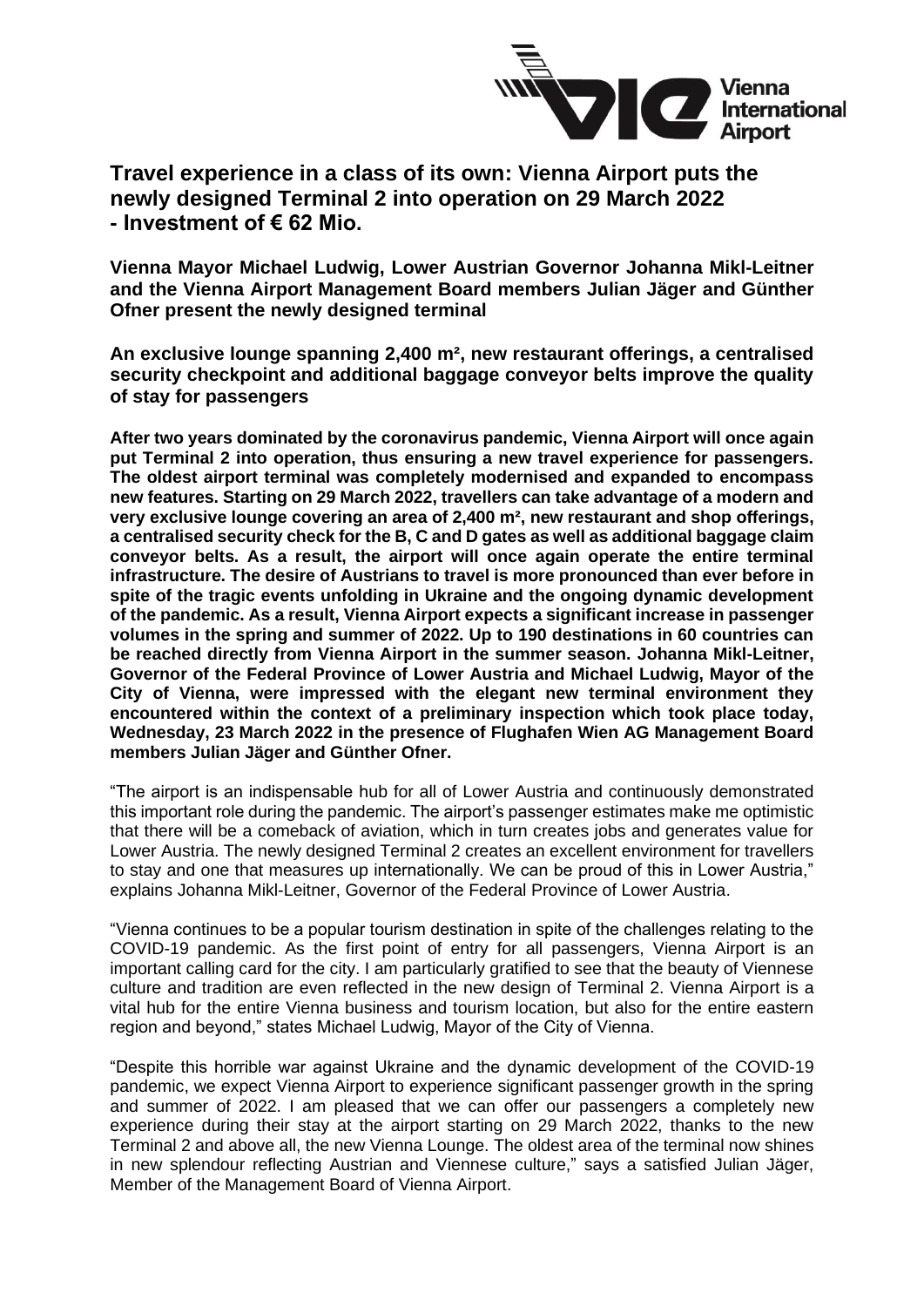

"Vienna Airport also invested in the future during the crisis, and completely modernised the oldest part of the terminal at a cost of around  $\epsilon$  62 million. Our construction department and all suppliers succeeded together in implementing an international flagship project on schedule and on budget in spite of the challenges posed by the pandemic, short-time work and an uncertain passenger development. I look forward to passengers convincing themselves of this new offering as of the end of March," states Günther Ofner, Member of the Management Board of Vienna Airport.

## **The new "Vienna Lounge": Exclusive atmosphere, Viennese elegance and local art**

The highlight of the new Terminal 2 is the "Vienna Lounge". Spanning an area of about 2,400 m², the new lounge leaves nothing to be desired. Elegant interior decoration with typical Viennese design elements, comfortable and high-quality furnishings and a panorama view of the airport apron combine to create a light and pleasant atmosphere. Possibilities to take showers, relaxation rooms and even a separate large meeting room looking out upon the apron offer useful services to travellers. The renowned catering company Donhauser ensures delicious cuisine. In cooperation with the Leopold Museum, the entire lounge is decorated with high quality art prints of well-known works of art by major local artists such as Egon Schiele, Gustav Klimt and many others. Travellers spending time in the "Vienna Lounge" will feel as if they are almost really experiencing Vienna from its most picturesque side.

## **Centralised security checkpoint, new restaurants and baggage claim conveyor belts**

An important new feature of Terminal 2 is the large, centralised security checkpoint. Once this has been completed, passengers can conveniently stroll through the shopping and restaurant landscape, which also has something new to offer alongside well-known brands such as Heinemann Duty Free, Swarovski, Juice Factory, CAPI, Lami and Convenience Shop. Zugvogel, a restaurant offering full service by waiters and a view of the airport apron, was reopened, and Veganista/The LaLa-Store featuring vegan delicacies will soon be open for business. The popular Austrian restaurant brand Trzesniewski will also open its portals to guests in the light-flooded hall of Terminal 2 before one reaches the security checks. The hall itself is decorated with elegant chandeliers produced by the traditional Viennese company J & L Lobmeyr. A practical convenience are the four new baggage claim conveyor belts on the way to the arrival hall.

## **New Pier East: spacious gate areas and comfortable stay quality**

Pear East containing the D gates for non-Schengen flights was also modernised. The decentralised security checks and partition walls of the previously separated gate areas were dismantled within the context of the new centralised security checkpoint. Passengers can take advantage of the offering of spacious lounge areas along with high-quality shops and restaurants.

## **Starting 29 March 2022: all departure areas open again for passengers**

In particular, Vienna Airport expects more passengers at Easter and in the summer months. Up to 190 destinations in 60 countries will be directly accessible from Vienna, corresponding to almost the entire destination offering before the outbreak of the coronavirus pandemic. Vienna Airport is putting Terminal 2 into operation once again in a timely manner to coincide with the start of the summer flight schedule in order to prepare for the travel-intensive summer season. Starting at this point in time, passengers will have all departure areas in Terminals 1, 2 and 3 at their disposal. Information on the respective check-in area of the airlines is available to passengers at [https://www.viennaairport.com/en/passengers/airport/airlines.](https://www.viennaairport.com/en/passengers/airport/airlines)